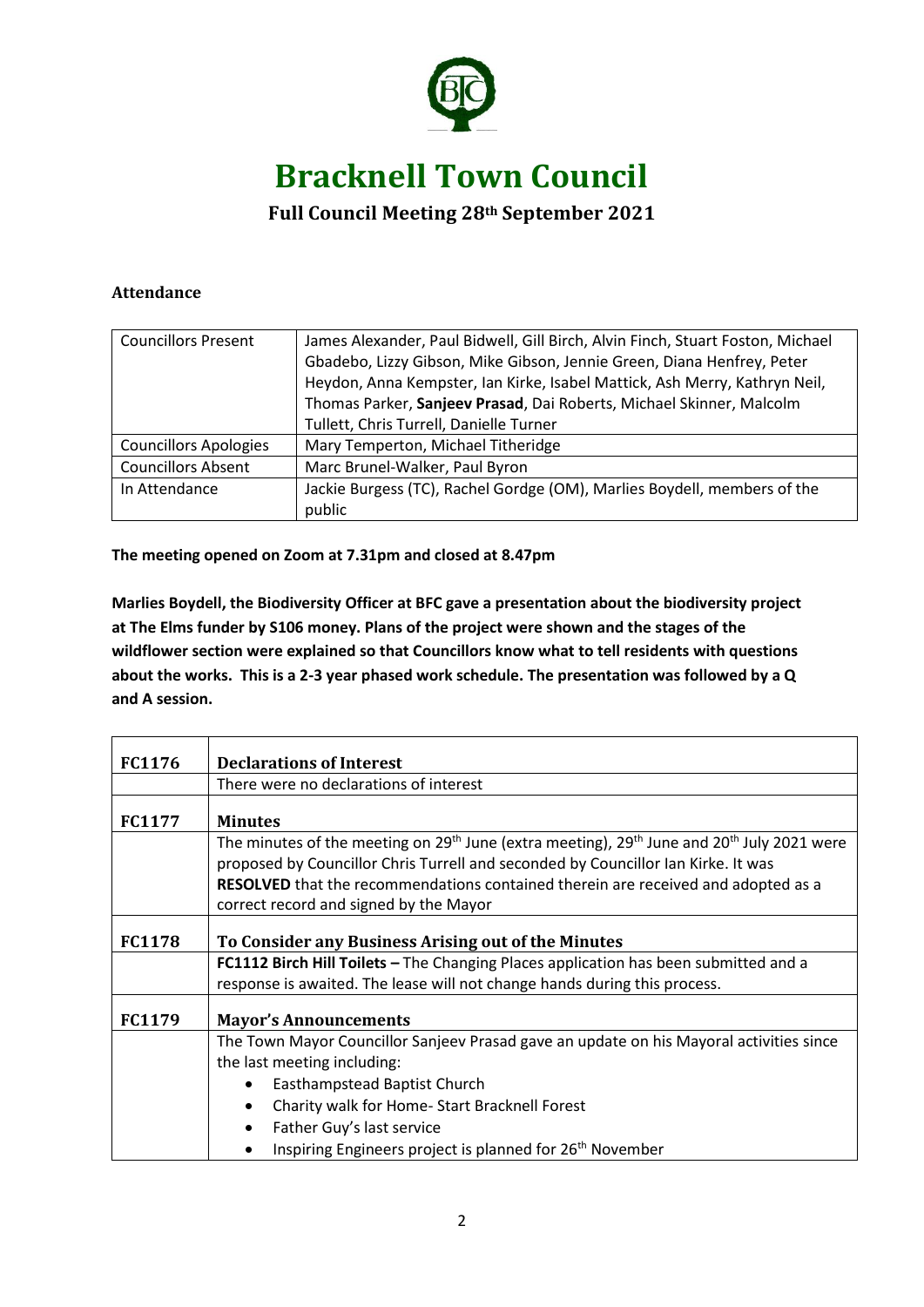

| <b>Committee Reports</b>                                                                                                                                                                                                                                                                                                                                                                                                           |  |
|------------------------------------------------------------------------------------------------------------------------------------------------------------------------------------------------------------------------------------------------------------------------------------------------------------------------------------------------------------------------------------------------------------------------------------|--|
| <b>Planning Committee</b>                                                                                                                                                                                                                                                                                                                                                                                                          |  |
| Councillor Alvin Finch introduced the reports of the meetings held on 13 <sup>th</sup> July, 3 <sup>rd</sup> August,<br>24 <sup>th</sup> August and 14 <sup>th</sup> September 2021. This was seconded by Councillor Mike Gibson. It was<br>RESOLVED that the recommendations contained therein are received and adopted. It was<br>clarified that the BTNP policies will be applied to planning applications and training will be |  |
| provided for the Committee                                                                                                                                                                                                                                                                                                                                                                                                         |  |
| <b>Environmental Services Committee</b>                                                                                                                                                                                                                                                                                                                                                                                            |  |
| Councillor Malcolm Tullett introduced the reports of the meeting held on 27 <sup>th</sup> July 2021.<br>This was seconded by Councillor Anna Kempster. It was RESOLVED that the<br>recommendations contained therein are received and adopted                                                                                                                                                                                      |  |
| <b>Strategy and Finance Committee</b>                                                                                                                                                                                                                                                                                                                                                                                              |  |
| Councillor Chris Turrell introduced the report of the meeting held on 21 <sup>st</sup> September 2021.<br>This was seconded by Councillor Jennie Green. It was RESOLVED that the<br>recommendations contained therein are received and adopted                                                                                                                                                                                     |  |
| The request for funds for Community Events were proposed by Councillor Chris<br>Turrell and seconded by Councillor Gill Birch and APPROVED:<br>Bugler £200<br>٠                                                                                                                                                                                                                                                                    |  |
| Videographer £400                                                                                                                                                                                                                                                                                                                                                                                                                  |  |
| PA System hire                                                                                                                                                                                                                                                                                                                                                                                                                     |  |
| Beacon £490 + VAT<br>Grant Funding £1000                                                                                                                                                                                                                                                                                                                                                                                           |  |
| <b>Walkie Talkies for events</b>                                                                                                                                                                                                                                                                                                                                                                                                   |  |
| It was also confirmed that BTC have received a clean audit for the 5 <sup>th</sup> year in a row. The<br>Town Clerk was congratulated on her hard work to achieve this.                                                                                                                                                                                                                                                            |  |
| <b>Temporary Scheme of Delegation</b>                                                                                                                                                                                                                                                                                                                                                                                              |  |
| The Temporary Scheme of Delegation was discussed and it was proposed by Councillor<br>Chris Turrell that it is left in place until the December meeting of the Full Council where it<br>will be reviewed again. This was seconded by Councillor Michael Gbadebo APPROVED                                                                                                                                                           |  |
| <b>Bracknell Town Neighbourhood Plan</b>                                                                                                                                                                                                                                                                                                                                                                                           |  |
| The chair of the steering group gave an update. The plan passed at the referendum and is<br>with BFC to be finalised on 19 <sup>th</sup> October 2021. The plan will increase CIL intake from 15%<br>to 25% for local improvements. Well done to everyone who contributed to the plan.                                                                                                                                             |  |
| <b>IT Upgrade</b>                                                                                                                                                                                                                                                                                                                                                                                                                  |  |
| The IT upgrade at Brooke House has been progressing. It has taken longer than originally<br>planned due to the installation of the Fibre Broadband. Full training will be given and once<br>all systems are live, communication from Officers will be via BTC email addresses only.                                                                                                                                                |  |
| <b>Outside Bodies Update</b>                                                                                                                                                                                                                                                                                                                                                                                                       |  |
| Councillor Kempster's report was NOTED. Council heard updates from the following                                                                                                                                                                                                                                                                                                                                                   |  |
| <b>Outside Bodies:</b>                                                                                                                                                                                                                                                                                                                                                                                                             |  |
| <b>Hanworth Community Associations</b><br>Citizens Advice Bureau                                                                                                                                                                                                                                                                                                                                                                   |  |
| Jealotts Hill Landshare<br>$\bullet$                                                                                                                                                                                                                                                                                                                                                                                               |  |
|                                                                                                                                                                                                                                                                                                                                                                                                                                    |  |